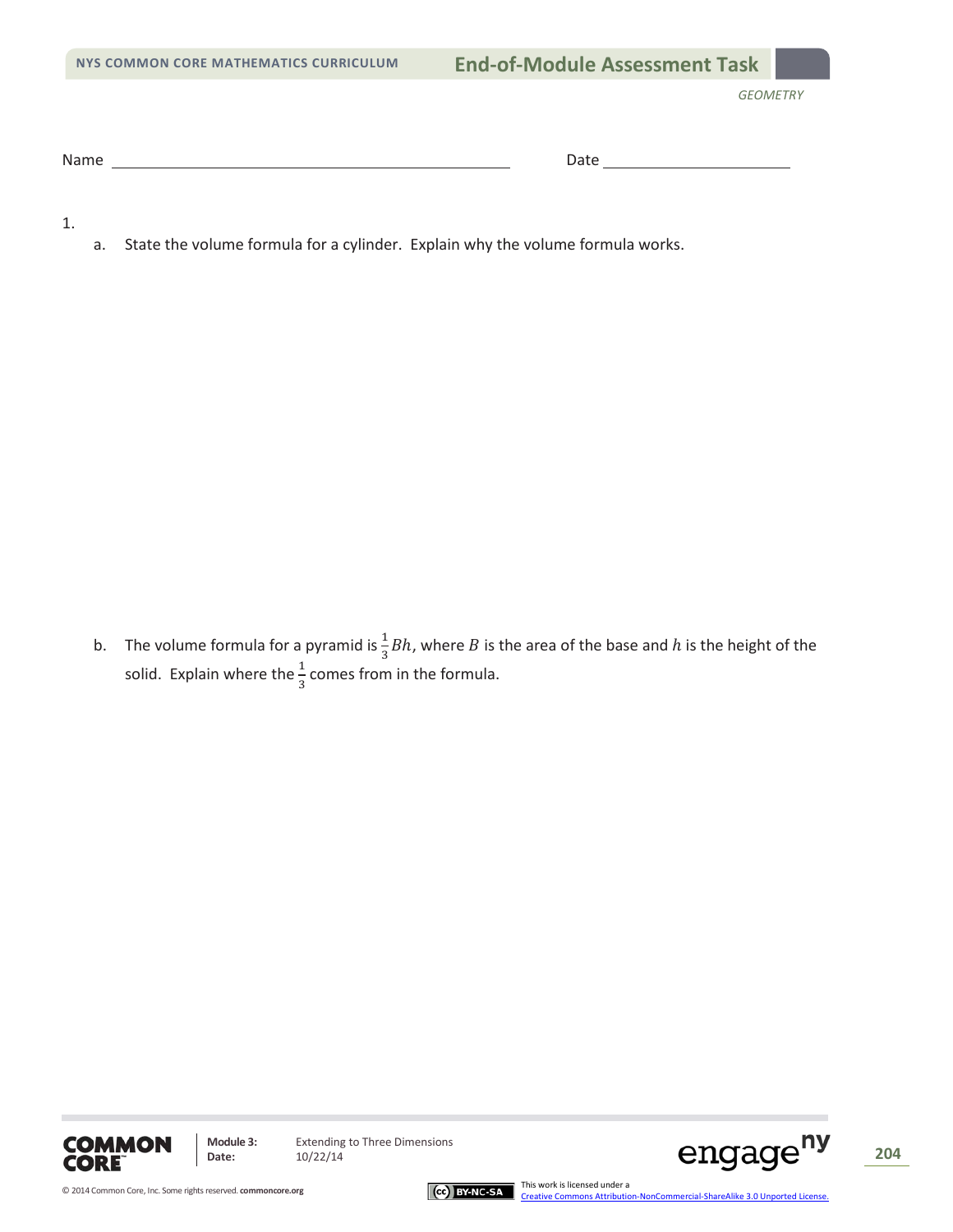c. Give an explanation of how to use the volume formula of a pyramid to show that the volume formula of a circular cone is  $\frac{1}{3}\pi r^2 h$ , where  $r$  is the radius of the cone and  $h$  is the height of the cone.

2. A circular cylinder has a radius between 5.50 and 6.00 centimeters and a volume of 225 cubic centimeters. Write an inequality that represents the range of possible heights the cylinder can have to meet this criterion to the nearest hundredth of a centimeter.



**Module 3:** Extending to Three Dimensions<br>Date:  $10/22/14$ 

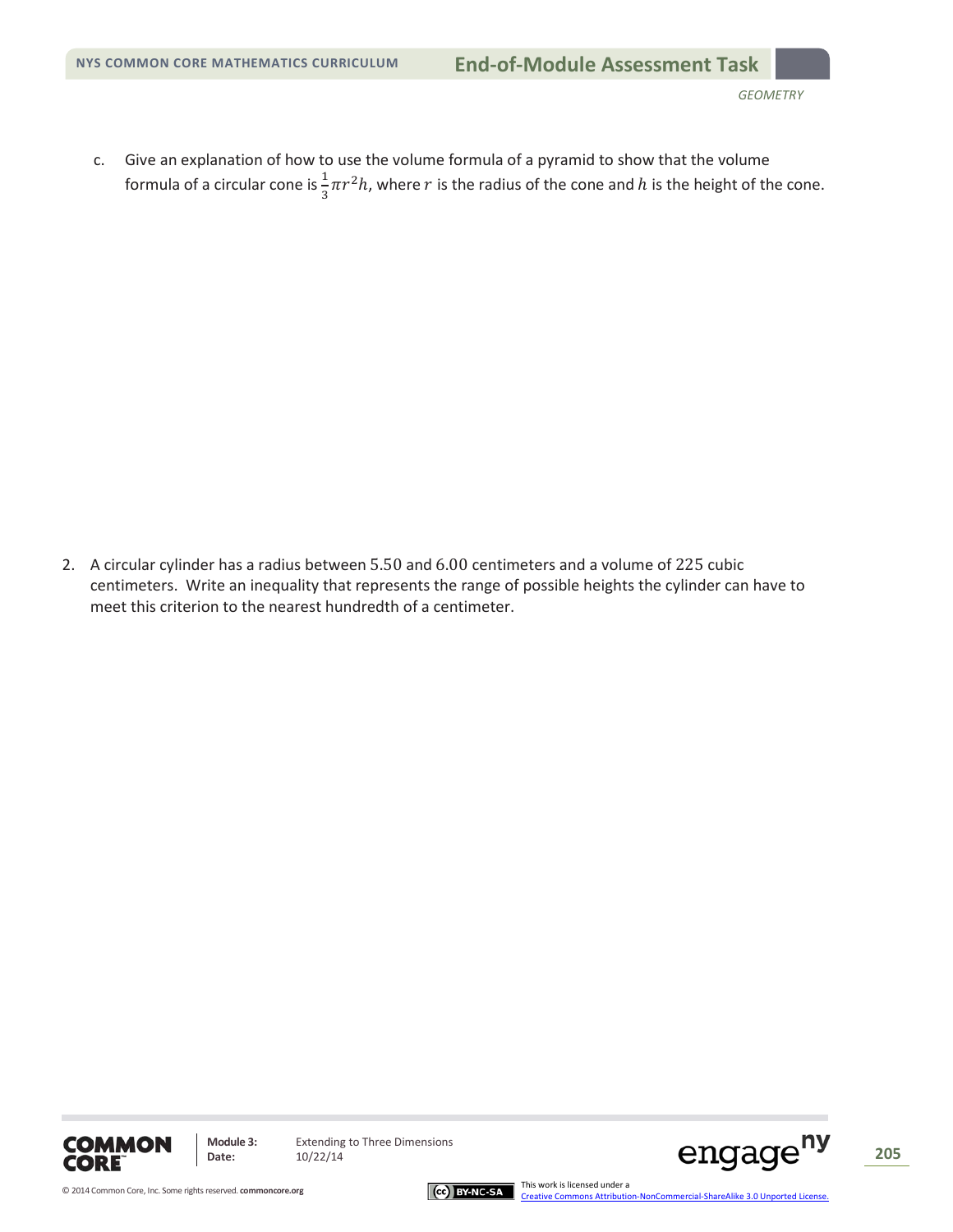- 3. A machine part is manufactured from a block of iron with circular cylindrical slots. The block of iron has a width of 14 in., a height of 16 in., and a length of 20 in*.* The number of cylinders drilled out of the block is determined by the weight of the leftover block, which must be less than 1,000 lb.
	- a. If iron has a weight of roughly  $491$  lb/ft<sup>3</sup>, how many cylinders with the same height as the block and with radius 2 in. must be drilled out of the block in order for the remaining solid to weigh less than 1,000 lb.?

b. If iron ore costs \$115 per ton  $(1 \text{ ton} = 2200 \text{ lb})$  and the price of each part is based solely on its weight of iron, how many parts can be purchased with \$1,500? Explain your answer.



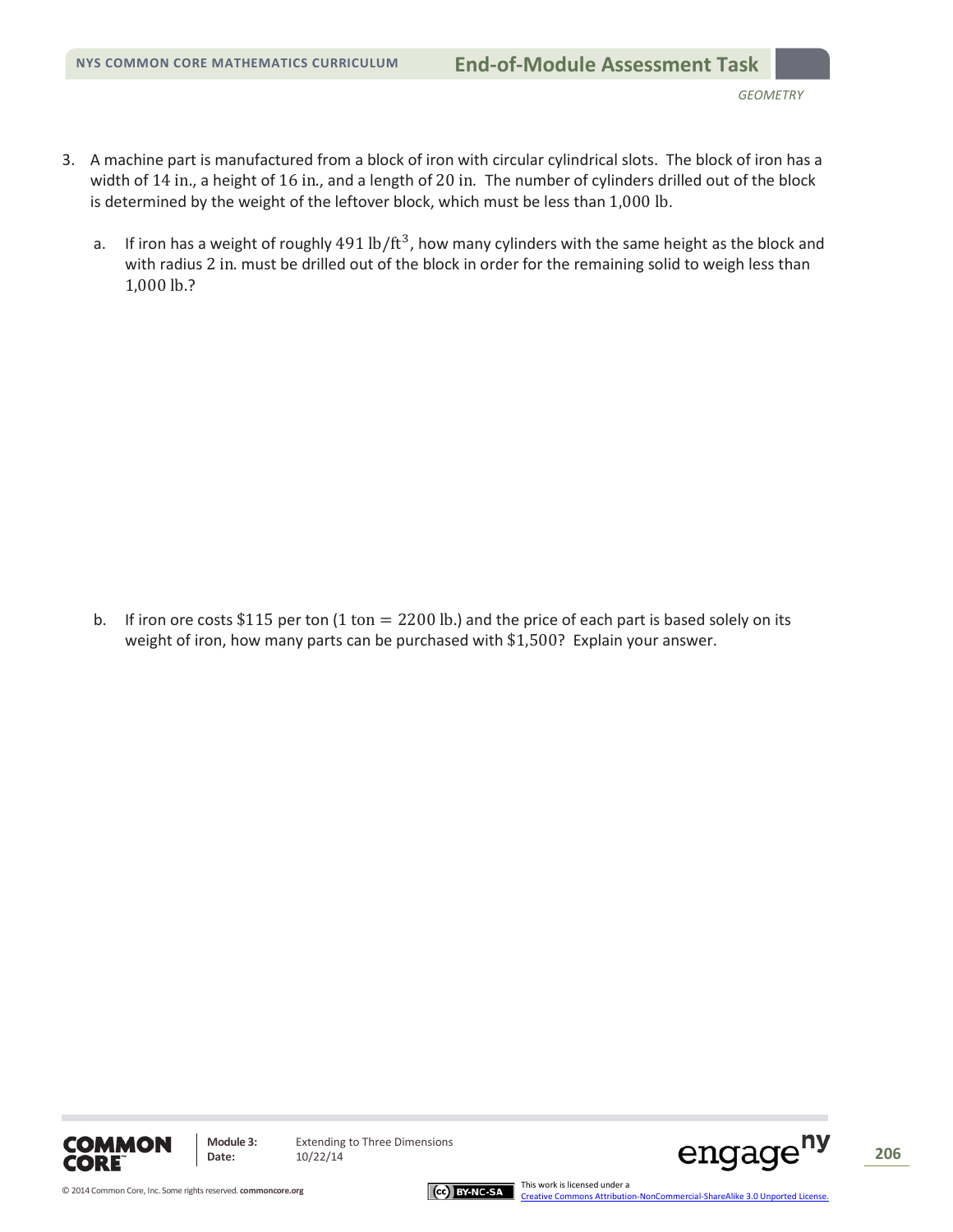- 4. Rice falling from an open bag piles up into a figure conical in shape with an approximate radius of 5 cm.
	- a. If the angle formed by the slant of the pile with the base is roughly 30°, write an expression that represents the volume of rice in the pile.



b. If there are approximately 20 grains of rice in a cubic centimeter, approximately how many grains of rice are in a 4.5-kilogram bag of rice?





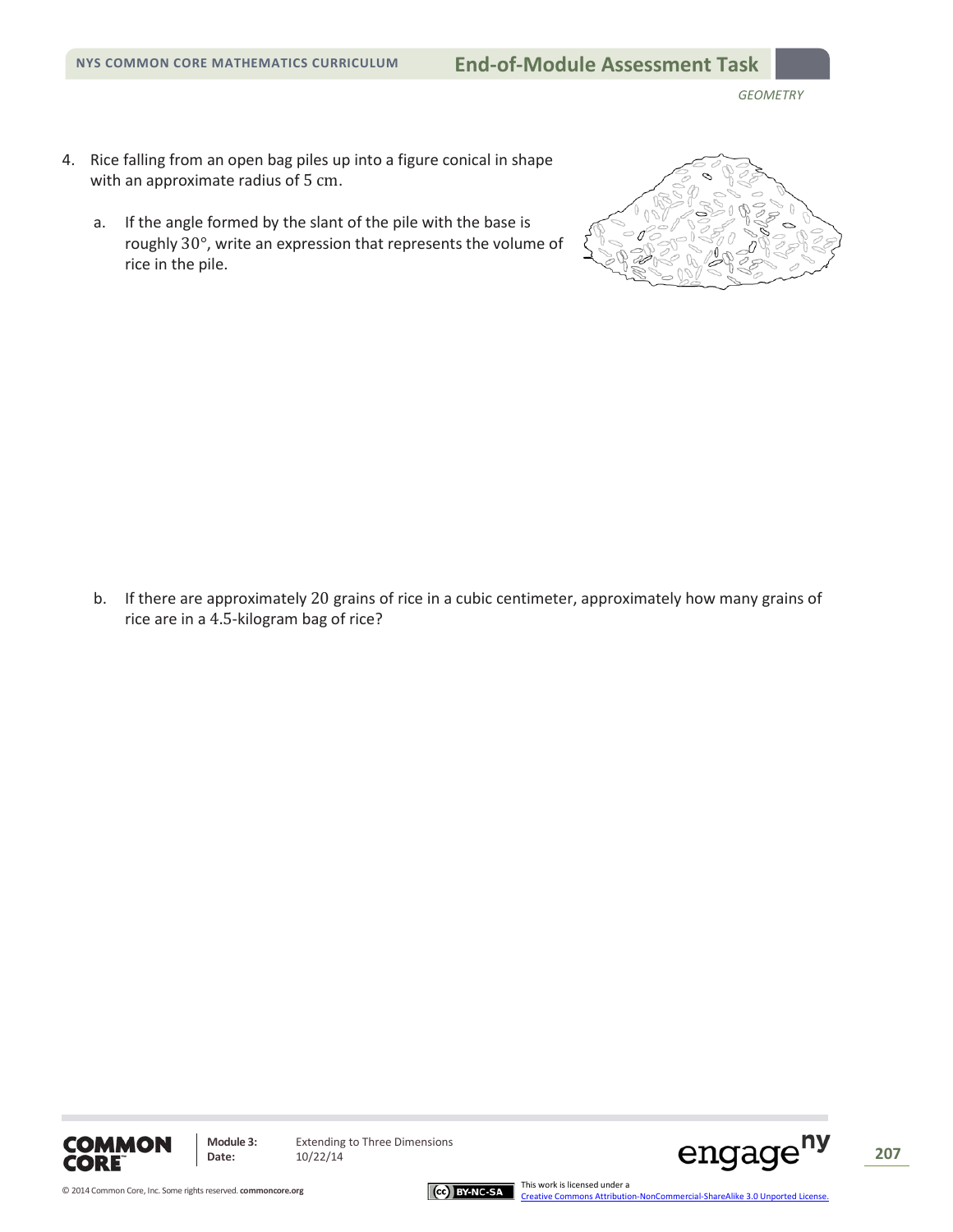5. In a solid hemisphere, a cone is removed as shown. Calculate the volume of the resulting solid. In addition to your solution, provide an explanation of the strategy you used in your solution.



6. Describe the shape of the cross-section of each of the following objects.

## *Right circular cone:*

a. Cut by a plane through the vertex and perpendicular to the base

*Square pyramid:*

- b. Cut by a plane through the vertex and perpendicular to the base
- c. Cut by a vertical plane that is parallel to an edge of the base but not passing through the vertex





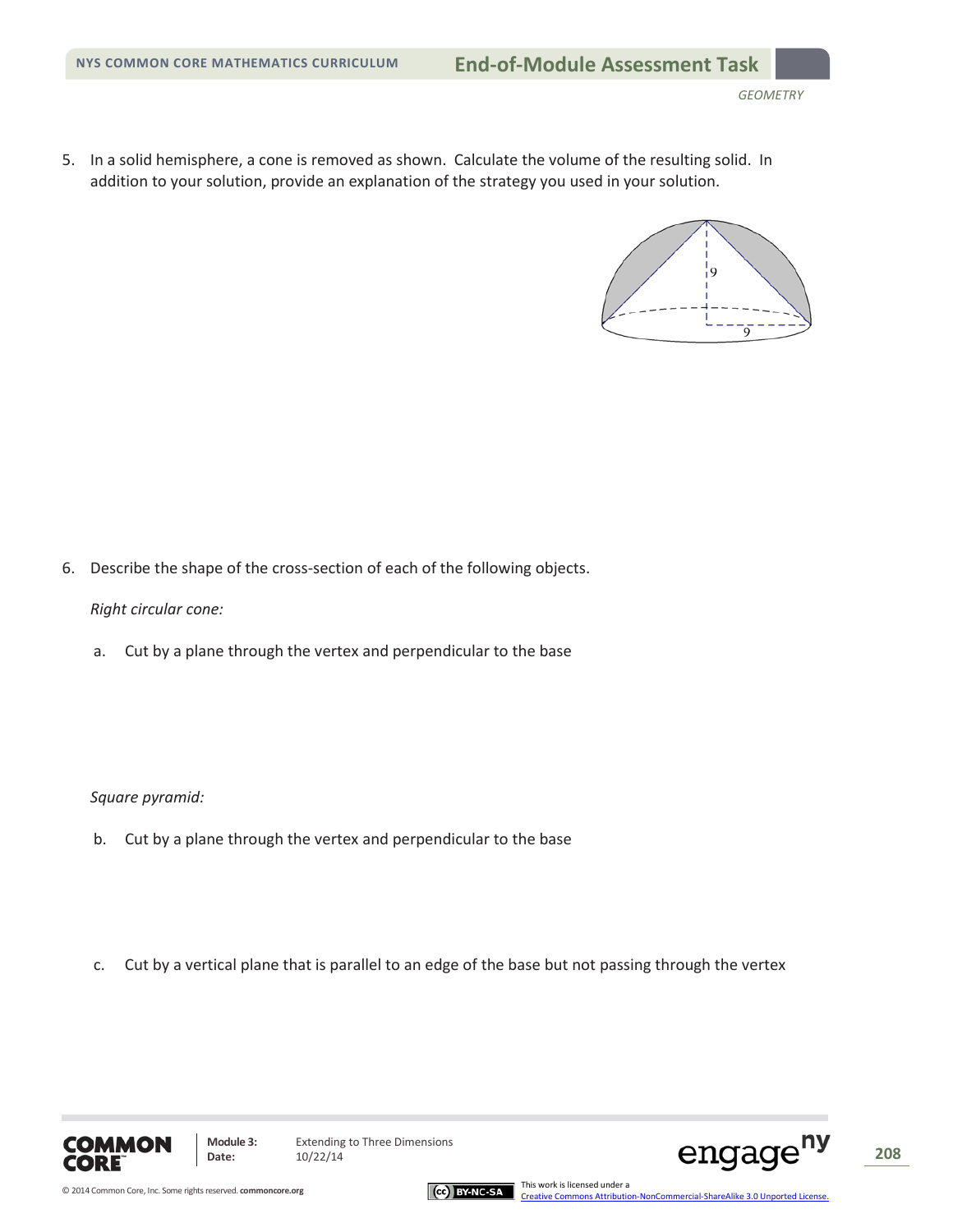#### Sphere with radius  $r$ :

- d. Describe the radius of the circular cross-section created by a plane through the center of the sphere.
- e. Describe the radius of the circular cross-section cut by a plane that does not pass through the center of the sphere.

## *Triangular Prism:*

- f. Cut by a plane parallel to a base
- g. Cut by a plane parallel to a face

## 7.

a.  $A$  3  $\times$  5 rectangle is revolved about one of its sides of length 5 to create a solid of revolution. Find the volume of the solid.



**Module 3:** Extending to Three Dimensions<br>Date:  $10/22/14$ 



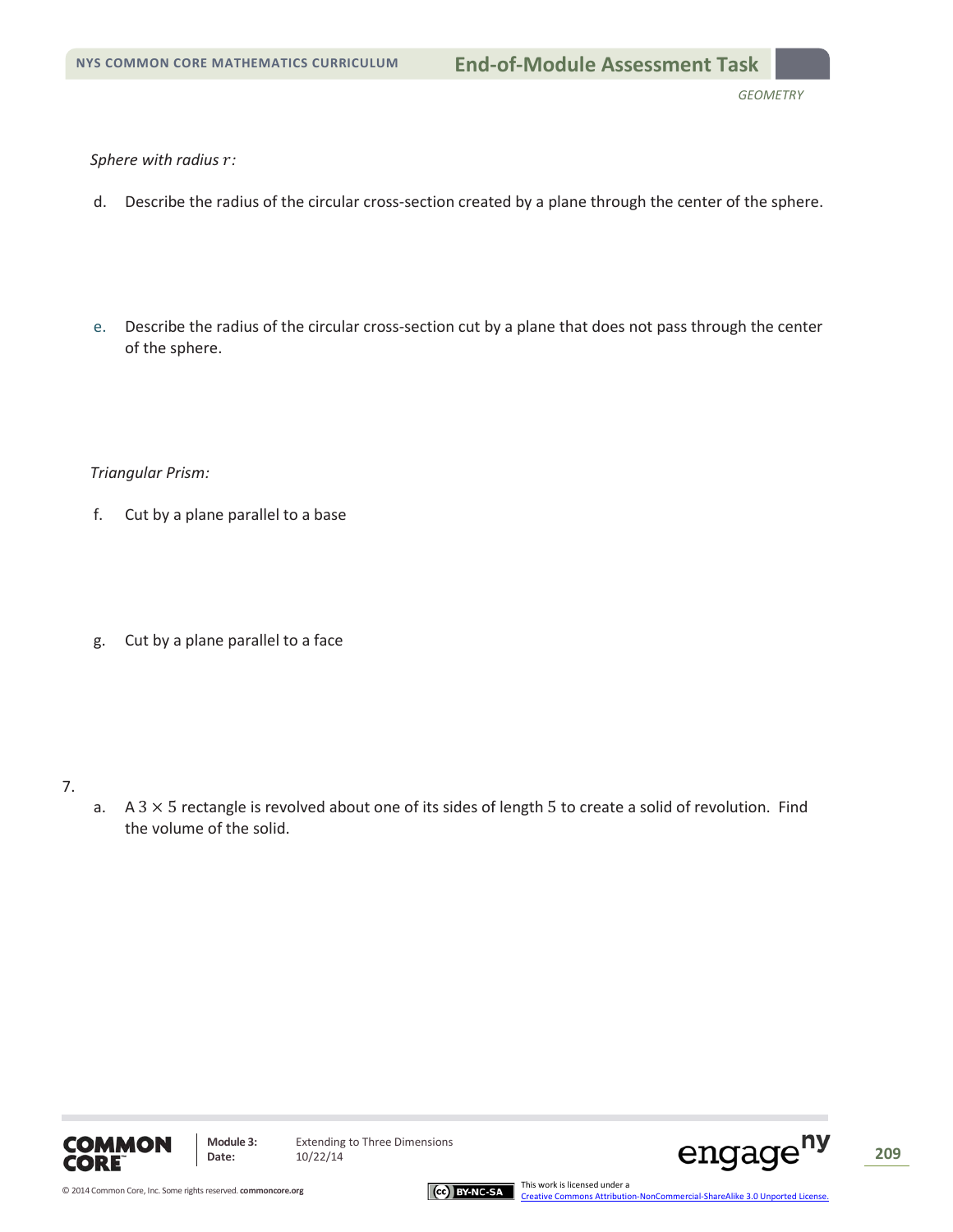b. A 3-4-5 right triangle is revolved about a leg of length 4 to create a solid of revolution. Describe the solid.

c. A 3-4-5 right triangle is revolved about its legs to create two solids. Find each of the volumes of the two solids created.

d. Show that the volume of the solid created by revolving a 3-4-5 triangle about its hypotenuse is  $\frac{48}{5}\pi$ .





**Module 3:** Extending to Three Dimensions<br>Date:  $10/22/14$ 



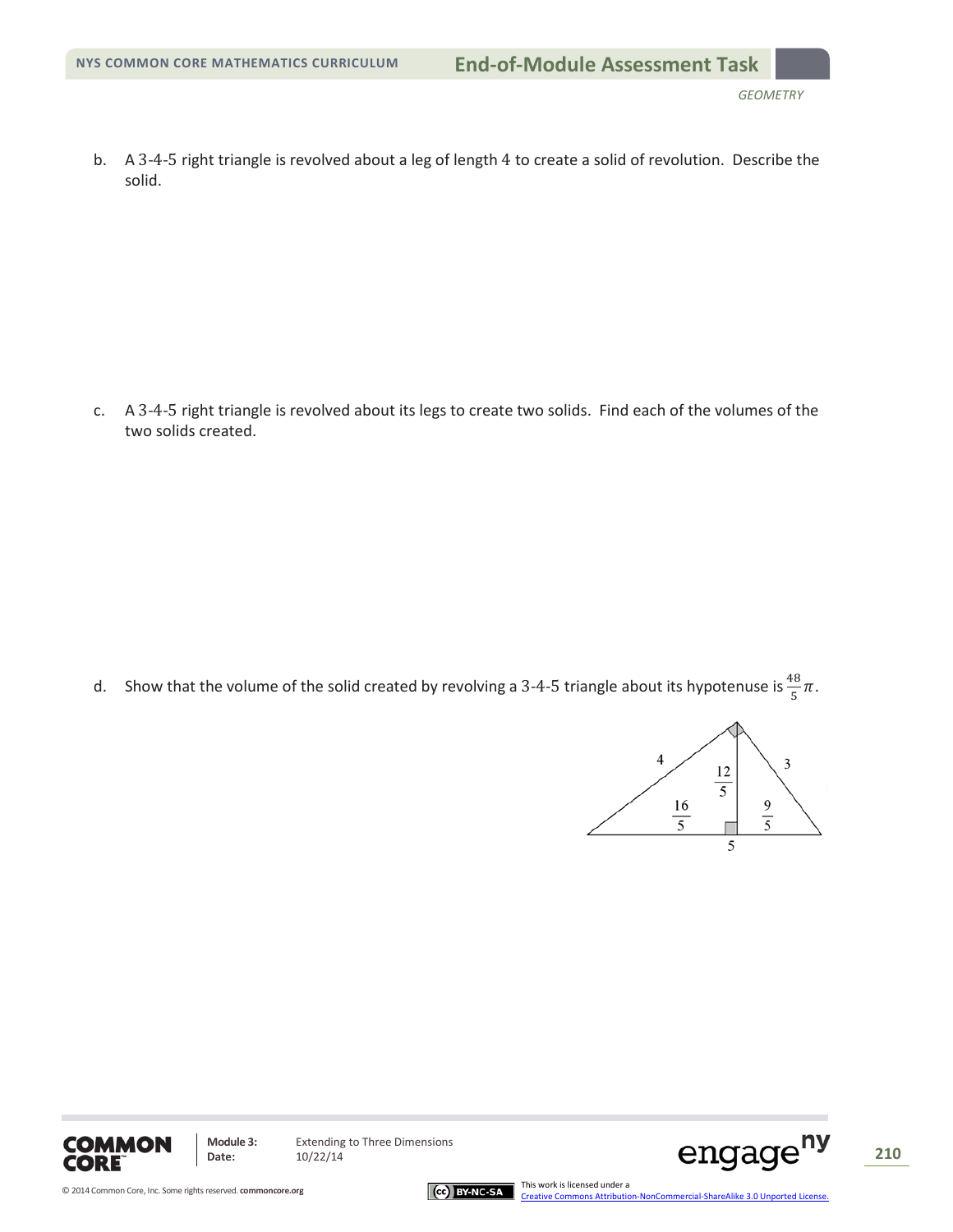*GEOMETRY*

| <b>A Progression Toward Mastery</b>   |                          |                                                                                                                                                                                   |                                                                                                                                                                                                                                                                                                                  |                                                                                                                                                                                                                                                                                                               |                                                                                                                                                                                       |
|---------------------------------------|--------------------------|-----------------------------------------------------------------------------------------------------------------------------------------------------------------------------------|------------------------------------------------------------------------------------------------------------------------------------------------------------------------------------------------------------------------------------------------------------------------------------------------------------------|---------------------------------------------------------------------------------------------------------------------------------------------------------------------------------------------------------------------------------------------------------------------------------------------------------------|---------------------------------------------------------------------------------------------------------------------------------------------------------------------------------------|
| <b>Assessment</b><br><b>Task Item</b> |                          | STEP <sub>1</sub><br><b>Missing or</b><br>incorrect answer<br>and little evidence<br>of reasoning or<br>application of<br>mathematics to<br>solve the problem.                    | STEP <sub>2</sub><br><b>Missing or</b><br>incorrect answer<br>but evidence of<br>some reasoning or<br>application of<br>mathematics to<br>solve the problem.                                                                                                                                                     | <b>STEP 3</b><br>A correct answer<br>with some<br>evidence of<br>reasoning or<br>application of<br>mathematics to<br>solve the<br>problem, OR an<br>incorrect answer<br>with substantial<br>evidence of solid<br>reasoning or<br>application of<br>mathematics to<br>solve the problem.                       | STEP <sub>4</sub><br>A correct answer<br>supported by<br>substantial<br>evidence of solid<br>reasoning or<br>application of<br>mathematics to<br>solve the problem.                   |
| $\mathbf{1}$                          | a<br>G-GMD.A.1           | Student incorrectly<br>states the volume<br>formula. Response is<br>not coherent or does<br>not provide reasoning<br>as to why the formula<br>works or response not<br>attempted. | Student correctly states<br>the volume formula but<br>does not explain why it<br>works.<br>OR<br>Student incorrectly<br>states the volume<br>formula, but provides<br>reasoning as to why the<br>formula works.                                                                                                  | Student correctly states<br>the volume formula and<br>provides some evidence<br>of understanding why<br>the formula works.                                                                                                                                                                                    | Student correctly states<br>the volume formula and<br>provides substantial<br>reasoning as to why the<br>formula works.                                                               |
|                                       | $\mathbf b$<br>G-GMD.A.1 | Student demonstrates<br>little or no<br>understanding of the<br>one-third factor in the<br>volume formula.<br>Student may have left<br>item blank.                                | Student demonstrates<br>some understanding of<br>the one-third factor in<br>the volume formula.                                                                                                                                                                                                                  | Student demonstrates<br>understanding of the<br>one-third factor in the<br>volume formula.                                                                                                                                                                                                                    | Student demonstrates<br>clear and coherent<br>reasoning of<br>understanding of the<br>one-third factor in the<br>volume formula. More<br>than one explanation<br>may have been given. |
|                                       | c<br>G-GMD.A.1           | Student demonstrates<br>little or no<br>understanding of how<br>the volume of a<br>pyramid can be used to<br>establish the volume<br>formula for a circular<br>cone.              | Student demonstrates<br>an understanding of how<br>the volume of a pyramid<br>can approximate the<br>volume of a circular<br>cone, but the response<br>lacks specificity<br>regarding how the<br>polygonal base<br>approximates the<br>circular base and fails to<br>mention the volume<br>formula of a pyramid. | Student demonstrates<br>an understanding of how<br>the volume of a pyramid<br>can approximate the<br>volume of a circular<br>cone, including the<br>formula of the volume of<br>a pyramid, but the<br>response lacks specificity<br>regarding how the<br>polygonal base<br>approximates the<br>circular base. | Student demonstrates<br>clear and coherent<br>reasoning of<br>understanding of how<br>the volume of a<br>pyramid can<br>approximate the<br>volume of a circular<br>cone.              |



**Module 3:** Extending to Three Dimensions<br>Date:  $10/22/14$ 

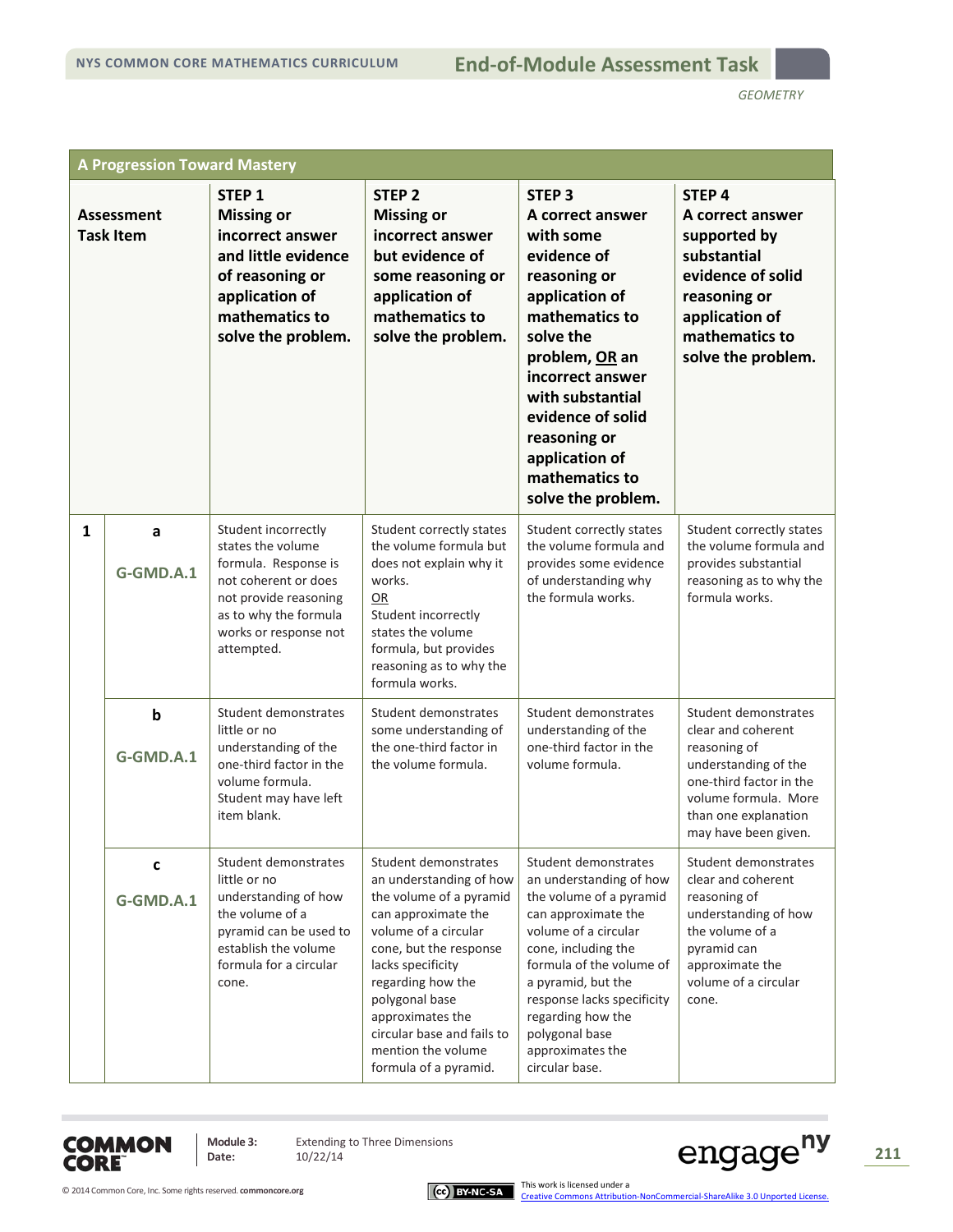## **NYS COMMON CORE MATHEMATICS CURRICULUM M3 End-of-Module Assessment Task**

| $\overline{2}$ | G-GMD.A.3                      | Student does not<br>provide a coherent<br>response.<br>OR<br>Student does not<br>attempt to provide a<br>response.                                                   | Student provides a<br>response that contains<br>two computational<br>errors or two<br>conceptual errors, or<br>one computational and<br>one conceptual error.                                                                                                                                                       | Student provides a<br>response that contains<br>one computational error<br>or one conceptual error,<br>such as failing to find<br>one extreme of the<br>range of heights.                                                                                                                                     | Student correctly<br>identifies range of<br>possible heights<br>rounded to the nearest<br>hundredth of a<br>centimeter in an<br>inequality.                                    |
|----------------|--------------------------------|----------------------------------------------------------------------------------------------------------------------------------------------------------------------|---------------------------------------------------------------------------------------------------------------------------------------------------------------------------------------------------------------------------------------------------------------------------------------------------------------------|---------------------------------------------------------------------------------------------------------------------------------------------------------------------------------------------------------------------------------------------------------------------------------------------------------------|--------------------------------------------------------------------------------------------------------------------------------------------------------------------------------|
| 3              | a<br><b>G-MG.A.2</b>           | Student provides an<br>incorrect answer and<br>does not show work.                                                                                                   | Student provides a<br>response that contains<br>two computational<br>errors or two<br>conceptual errors, or<br>one computational and<br>one conceptual error.                                                                                                                                                       | Student provides a<br>response that contains<br>one computational<br>error, such as an<br>incorrect value of the<br>weight of the iron block,<br>or one conceptual error,<br>such as incorrect<br>conversion of units.                                                                                        | Student correctly<br>determines that 5<br>cylinders must be<br>drilled out to reduce the<br>weight of the solid less<br>than 1,000 lb. and<br>provides a complete<br>solution. |
|                | $\mathbf b$<br>G-MG.A.3        | Student provides an<br>incorrect answer and<br>does not show work.                                                                                                   | Student provides a<br>response that contains<br>two computational<br>errors or two<br>conceptual errors, or<br>one computational and<br>one conceptual error.                                                                                                                                                       | Student provides a<br>response that contains<br>one computational<br>error, such as an<br>incorrect cost per pound<br>of iron, or one<br>conceptual error, such as<br>incorrect conversion of<br>units.                                                                                                       | Student correctly<br>determines the number<br>of parts that can be<br>purchased with \$1,500<br>and shows a complete<br>solution.                                              |
| 4              | a<br><b>G-MG.A.1</b>           | Student demonstrates<br>little or no<br>understanding of how<br>the volume of a<br>pyramid can be used to<br>establish the volume<br>formula for a circular<br>cone. | Student demonstrates<br>an understanding of<br>how the volume of a<br>pyramid can<br>approximate the<br>volume of a circular<br>cone, but the response<br>lacks specificity<br>regarding how the<br>polygonal base<br>approximates the<br>circular base and fails to<br>mention the volume<br>formula of a pyramid. | Student demonstrates<br>an understanding of how<br>the volume of a pyramid<br>can approximate the<br>volume of a circular<br>cone, including the<br>formula of the volume of<br>a pyramid, but the<br>response lacks specificity<br>regarding how the<br>polygonal base<br>approximates the<br>circular base. | Student demonstrates<br>clear and coherent<br>reasoning of<br>understanding of how<br>the volume of a<br>pyramid can<br>approximate the<br>volume of a circular<br>cone.       |
|                | $\mathbf b$<br><b>G-MG.A.2</b> | Student demonstrates<br>little or no<br>understanding of how<br>to determine the<br>number of grains of rice<br>in the pile.                                         | Student provides a<br>response that contains<br>one computational and<br>one conceptual error,<br>such as incorrect<br>conversion of units.                                                                                                                                                                         | Student provides a<br>response that contains<br>one computational error<br>or one conceptual error,<br>such as incorrect<br>conversion of units.                                                                                                                                                              | Student correctly<br>determines the number<br>of grains of rice in the<br>pile and shows a<br>complete solution.                                                               |



**Module 3:** Extending to Three Dimensions<br>Date:  $10/22/14$ 

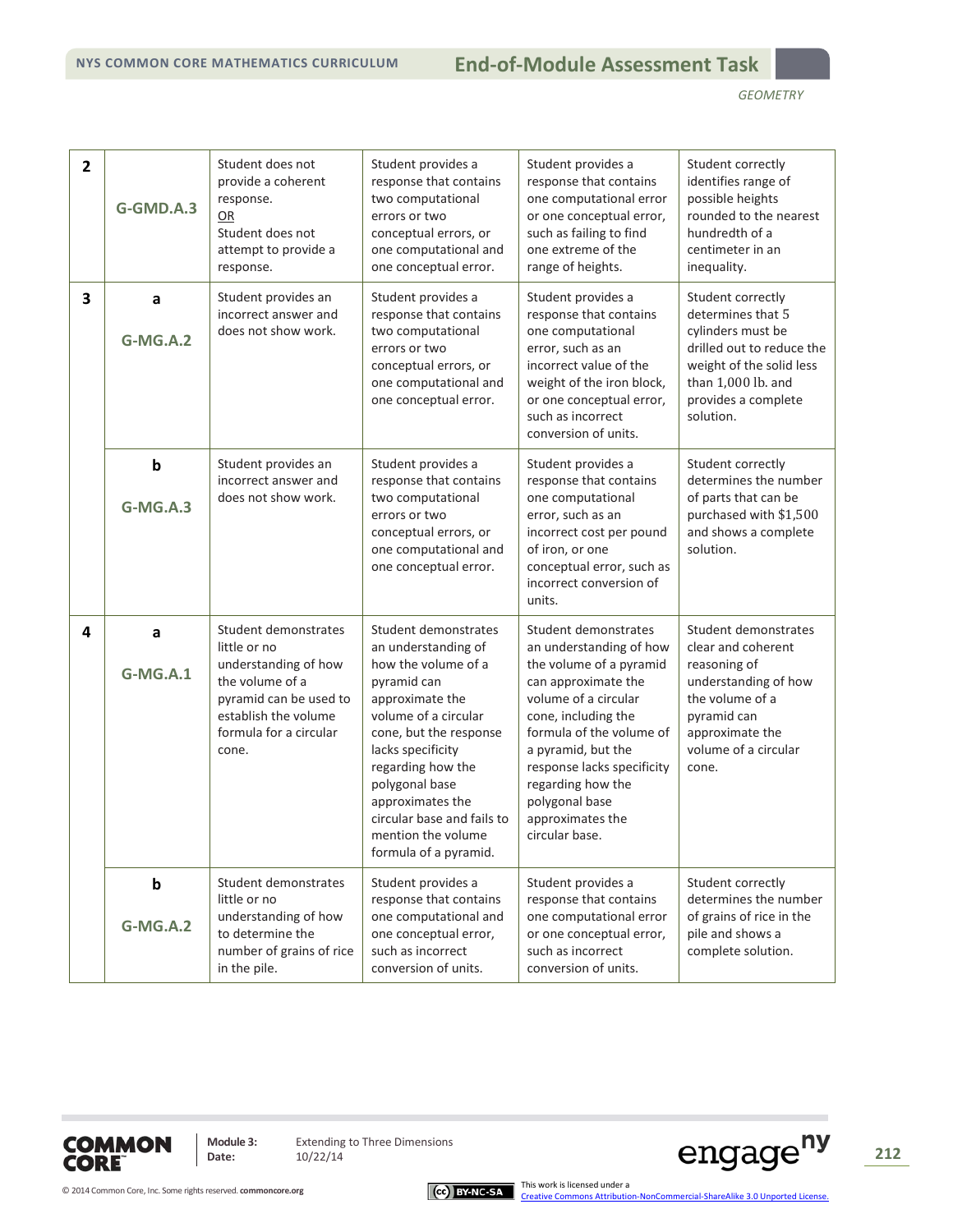# **NYS COMMON CORE MATHEMATICS CURRICULUM M3 End-of-Module Assessment Task**

| 5              | G-GMD.A.3                | Student makes a<br>computational error<br>leading to an incorrect<br>answer; additionally,<br>the reasoning is not<br>correct. | Student provides a<br>response that contains<br>a computational error<br>leading to an incorrect<br>answer but uses correct<br>reasoning.                               | Student provides a<br>correct solution but does<br>not include an<br>explanation as to how<br>they arrived at their<br>answer.                                                 | Student provides a<br>correct solution which<br>includes a clear<br>explanation of how the<br>problem is approached<br>and solved. |
|----------------|--------------------------|--------------------------------------------------------------------------------------------------------------------------------|-------------------------------------------------------------------------------------------------------------------------------------------------------------------------|--------------------------------------------------------------------------------------------------------------------------------------------------------------------------------|------------------------------------------------------------------------------------------------------------------------------------|
| 6              | $a-g$<br>G-GMD.B.4       | Student provides a<br>correct response to one<br>or less parts.                                                                | Student provides a<br>correct response to<br>three parts.                                                                                                               | Student provides a<br>correct response to five<br>parts.                                                                                                                       | Student provides a<br>correct response to all<br>seven parts.                                                                      |
| $\overline{7}$ | a<br>G-GMD.B.4           | Student shows little or<br>no attempt to answer<br>the question.                                                               | Student provides a<br>response that contains<br>one conceptual error,<br>such as calculating the<br>volume of a rectangular<br>prism.                                   | Student provides a<br>response that contains<br>one computational<br>error, such as using an<br>incorrect height or<br>radius leading to an<br>answer of $75\pi$ .             | Student provides a<br>correct solution and<br>final answer of $45\pi$ .                                                            |
|                | $\mathbf b$<br>G-GMD.B.4 | Student identifies the<br>shape as a triangle or<br>other two-dimensional<br>figure or left the item<br>blank.                 | Student misidentifies<br>the shape formed but<br>correctly states it as a<br>three-dimensional solid.                                                                   | Student concludes that<br>the shape formed by the<br>revolution is a right<br>circular cone or cone.                                                                           | Student provides a<br>complete sentence<br>identifying the solid<br>formed as a right<br>circular cone or cone.                    |
|                | $\mathbf c$<br>G-GMD.B.4 | Student provides<br>incorrect answers for<br>both solids, and it is not<br>evident that formulas<br>were used.                 | Student used the<br>correct formulas for<br>volume but makes<br>computational errors<br>leading to incorrect<br>volumes for both solids.                                | Student correctly<br>calculates the volume of<br>one of the solids but<br>may have made a<br>computational error<br>leading to an incorrect<br>volume for the second<br>solid. | Student correctly<br>provides the volume of<br>both solids (i.e., $12\pi$<br>and $16\pi$ ).                                        |
|                | $\mathbf d$<br>G-GMD.B.4 | Student made little or<br>no attempt to answer<br>the question.                                                                | Student provides a<br>solution with the<br>correct steps but makes<br>one conceptual error<br>leading to an incorrect<br>answer, such as using<br>an incorrect formula. | Student provides a<br>solution with the correct<br>steps but makes one<br>computational error<br>leading to an incorrect<br>answer.                                            | Student correctly<br>identifies the volume as<br>$\frac{48}{5}\pi$ and includes a<br>complete solution.                            |



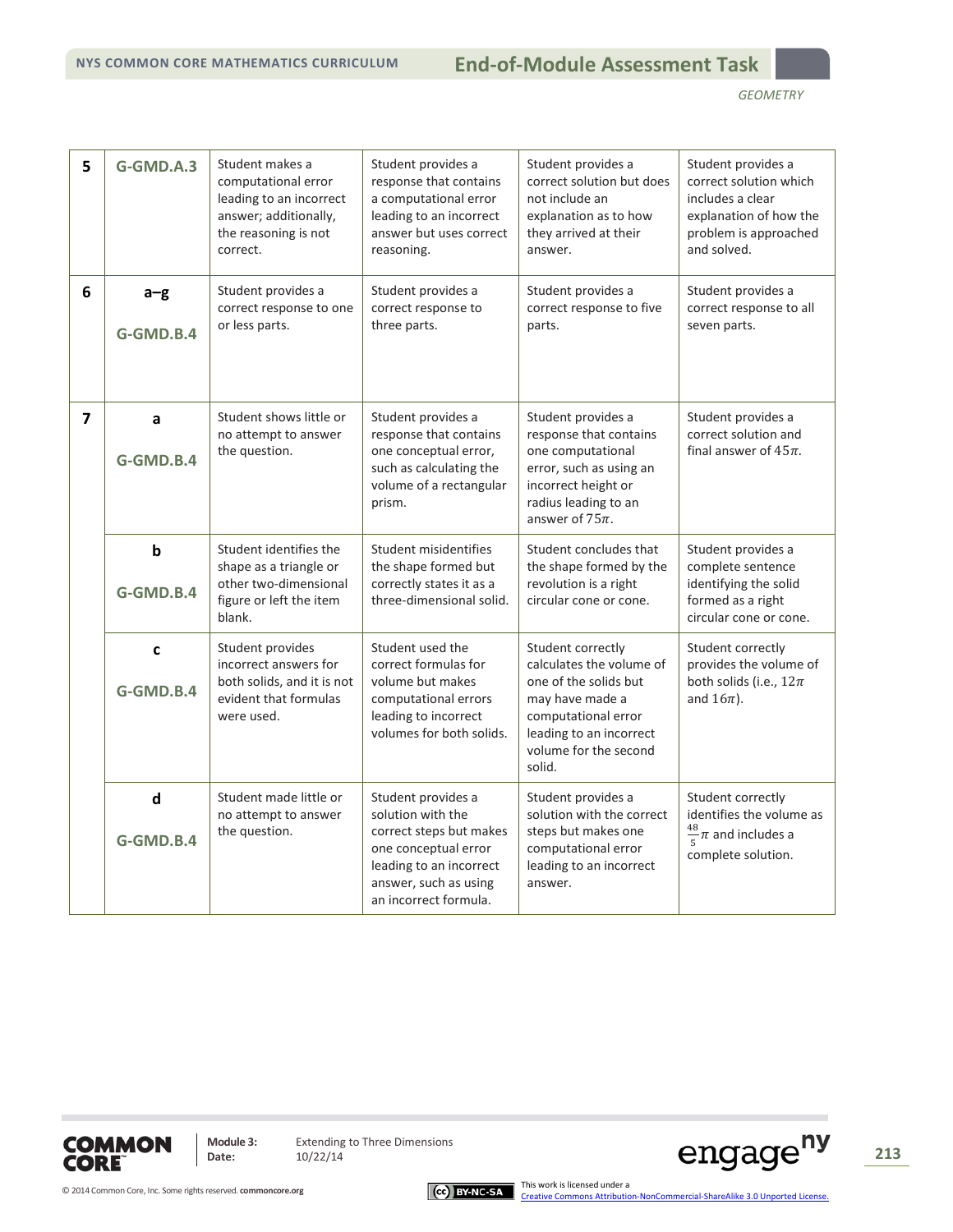*GEOMETRY*

| . .<br>N2<br>. | . |  |
|----------------|---|--|
|                |   |  |

1.

a. State the volume formula for a cylinder. Explain why the volume formula works.

 $V = Bh$ , where  $B$  is the area of the base. Since a cylinder is comprised of congruent disks (circles), then the height of the cylinder is produced by the "stack" of disks. Congruent figures have equal area, so multiplying Bxh gives the volume of a cylinder.

b. The volume formula for a pyramid is  $\frac{1}{3}Bh$ , where B is the area of the base and h is the height of the solid. Explain where the  $\frac{1}{3}$  comes from in the formula.

If you consider a unit cube and a pyramid whose base is equal to  $|x|$  and whose height is  $\frac{1}{2}$ , it would take 6 such pyramids to equal the volume of the cube. If you such pyramics to equal the volume of the cube, then we have consider just have to, the pyramid, when compared  $t = 2 \times 2$ ,<br>a solid with volume to, the pyramid, when compared  $t = 2 \times 2$ , a solid win value is, it is the valume of the pyremid is the missing tactor is 3. So living prism that is the same base and same height.





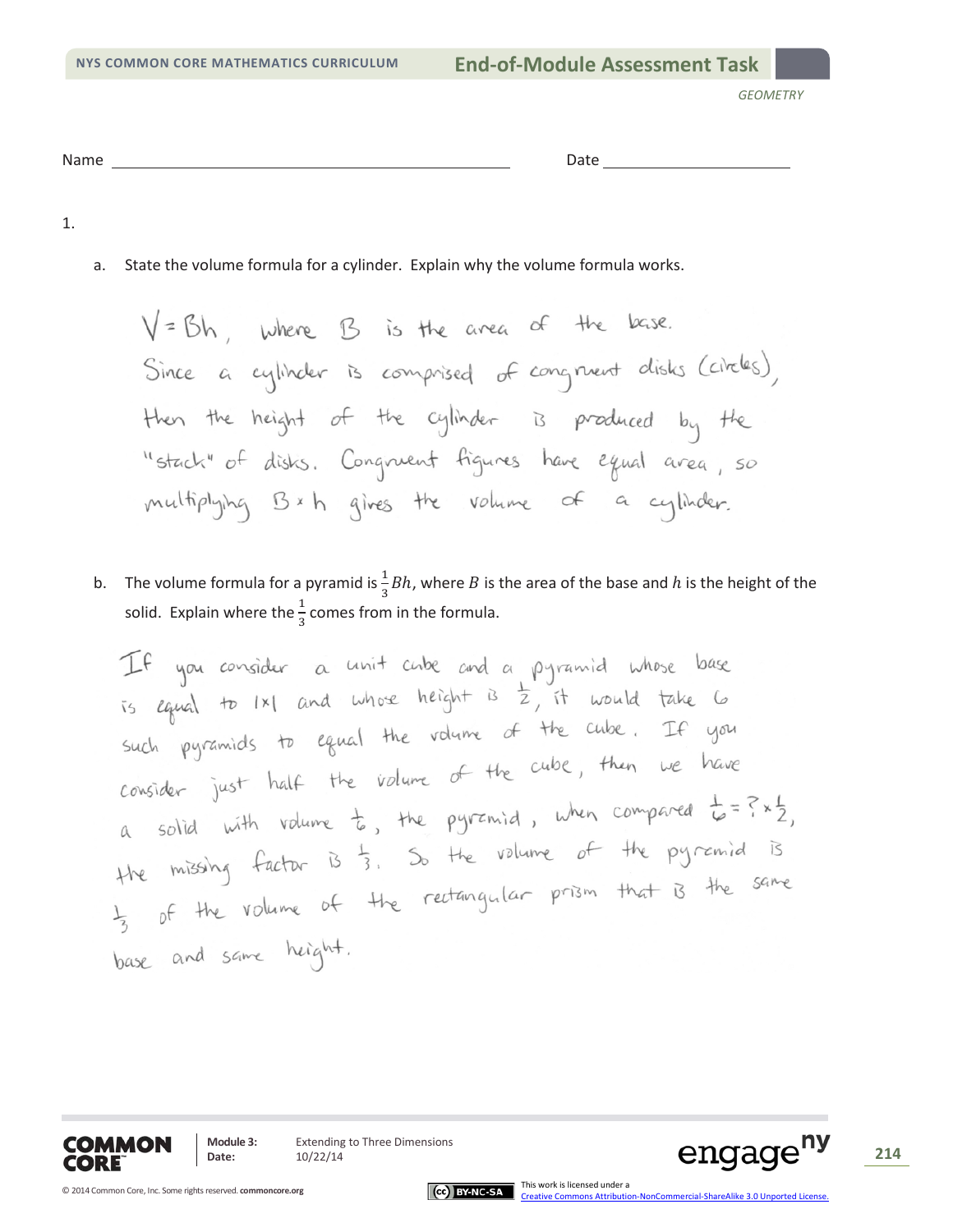$\mathbf{r}$ 

c. Give an explanation of how to use the volume formula of a pyramid to show that the volume formula of a circular cone is  $\frac{1}{3}\pi r^2 h$ , where  $r$  is the radius of the cone and  $h$  is the height of the cone.

We can approximate the cone with a pyramid, so that the  
base of the pyramid is an n-sided polygon that approaches  
the base of the circular cone, and the height is the same  
as that of the cone. The volume of the pyramid can be  
expressed as 
$$
\frac{1}{3}B_n h
$$
 where  $B_n$  is the area of the polygonal  
base, and h is the height. As the number of sides approaches  
infinity, the value of  $B_n$  approaches  $\pi r^2$ , where r is the  
radius of the circle within which the polygonal base is inscribed.

2. A circular cylinder has a radius between 5.50 and 6.00 centimeters and a volume of 225 cubic centimeters. Write an inequality that represents the range of possible heights the cylinder can have to meet this criterion to the nearest hundredth of a centimeter.

5.50
$$
\times
$$
r < 6.00,  $\sqrt{225}$  cm<sup>3</sup>  
\n $\sqrt{777}$   
\n225 =  $\pi (5.5)^2 h$   
\n225 =  $\pi (6.00)^2 h$   
\n225 =  $\pi (6.00)^2 h$   
\n225 =  $\pi (6.00)^2 h$   
\n225 =  $\pi (6.00)^2 h$   
\n225 =  $\pi (6.00)^2 h$   
\n225 =  $\pi (6.00)^2 h$ 



**Module 3:** Extending to Three Dimensions<br>Date:  $10/22/14$ Module 3: Extending to Three Dimensions **215**<br>Date: 10/22/14 **215** 

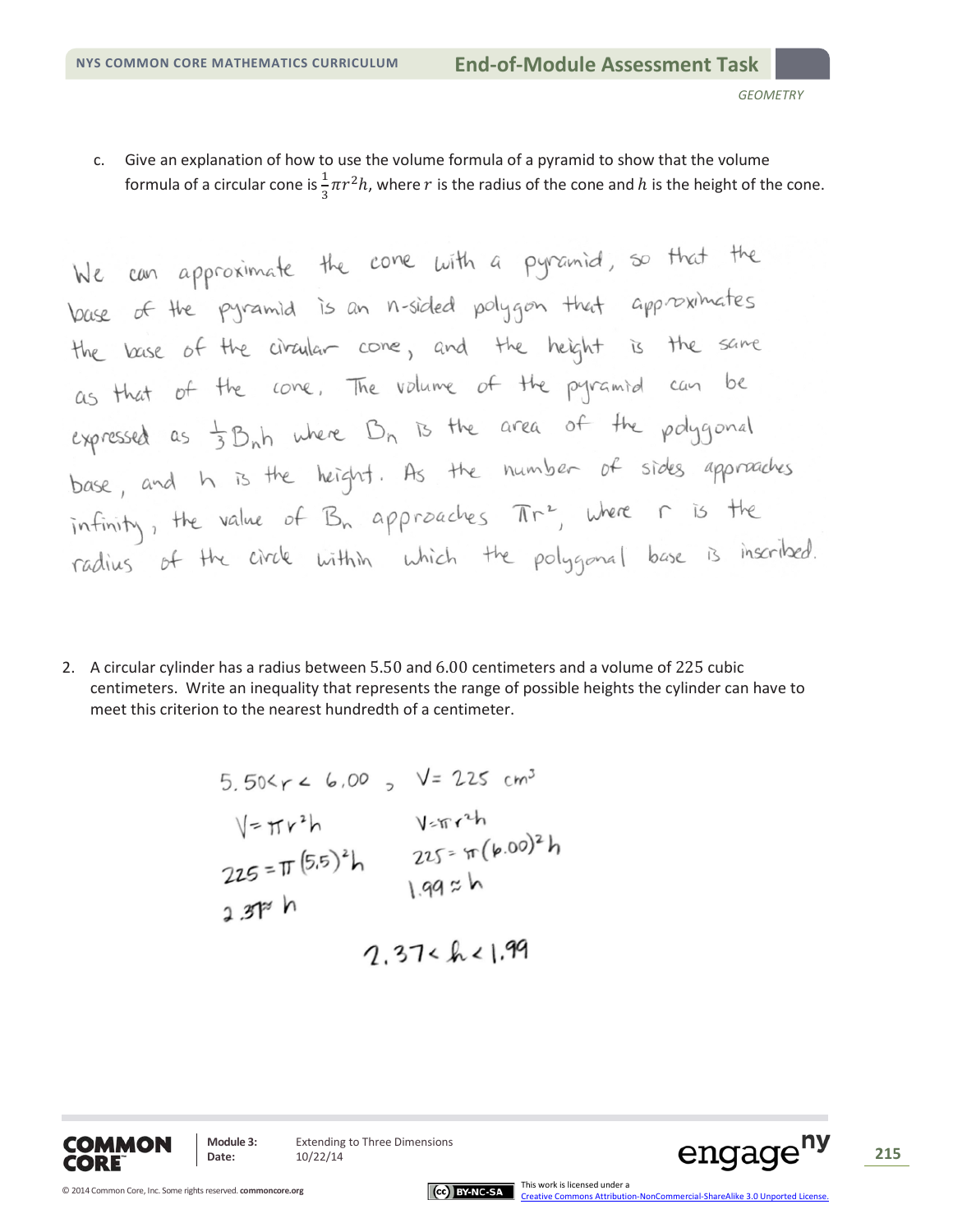- 3. A machine part is manufactured from a block of iron with circular cylindrical slots. The block of iron has a width of 14 in., a height of 16 in., and a length of 20 in. The number of cylinders drilled out of the block is determined by the weight of the leftover block, which must be less than 1,000 lb.
	- a. If iron has a weight of roughly  $491$  lb/ft<sup>3</sup>, how many cylinders with the same height as the block and with radius 2 in. must be drilled out of the block in order for the remaining solid to weigh less than 1,000 lb.?

When 
$$
f = B\sqrt{\alpha} = \left(\frac{44 \times 6 \times 20 \text{ m}^3}{12^3 \frac{16^3}{12^3}}\right) (491 \frac{165}{12^3}) \approx 1273
$$
 lbs  
\n $\sqrt{\alpha} = 57$   
\n $\sqrt{\alpha} = 1273$  lbs  
\n $\sqrt{\alpha} = 1273$   
\n $\sqrt{\alpha} = 1273$   
\n $\sqrt{\alpha} = 1273$   
\n $\sqrt{\alpha} = 1273$   
\n $\sqrt{\alpha} = 1273$   
\n $\sqrt{\alpha} = 1273$   
\n $\sqrt{\alpha} = 1273$   
\n $\sqrt{\alpha} = 1273$   
\n $\sqrt{\alpha} = 1273$   
\n $\sqrt{\alpha} = 1273$   
\n $\sqrt{\alpha} = 1273$   
\n $\sqrt{\alpha} = 1273$   
\n $\sqrt{\alpha} = 1273$   
\n $\sqrt{\alpha} = 1273$   
\n $\sqrt{\alpha} = 1273$   
\n $\sqrt{\alpha} = 1273$   
\n $\sqrt{\alpha} = 1273$   
\n $\sqrt{\alpha} = 1273$   
\n $\sqrt{\alpha} = 1273$   
\n $\sqrt{\alpha} = 1273$   
\n $\sqrt{\alpha} = 1273$   
\n $\sqrt{\alpha} = 1273$   
\n $\sqrt{\alpha} = 1273$   
\n $\sqrt{\alpha} = 1273$   
\n $\sqrt{\alpha} = 1273$   
\n $\sqrt{\alpha} = 1273$   
\n $\sqrt{\alpha} = 1273$   
\n $\sqrt{\alpha} = 1273$   
\n $\sqrt{\alpha} = 1273$   
\n $\sqrt{\alpha} = 1273$   
\n $\sqrt{\alpha} = 1273$   
\n $\sqrt{\alpha} = 1273$   
\n $\sqrt{\alpha} = 1273$   
\n $\sqrt{\alpha} = 1273$ 

b. If iron ore costs \$115 per ton  $(1 \text{ ton} = 2200 \text{ lb})$  and the price of each part is based solely on its weight of iron, how many parts can be purchased with \$1,500? Explain your answer.

> REMAINING SOLID =  $[1273 - 5(57)]$  lbs = 988 lbs.  $\frac{(1 + 5)}{1 + 2200}$  (1  $\frac{488 \text{ lbs}}{1 \text{ black}}$ )  $\approx$  29 blocks Approximately 29 blacks 41500.





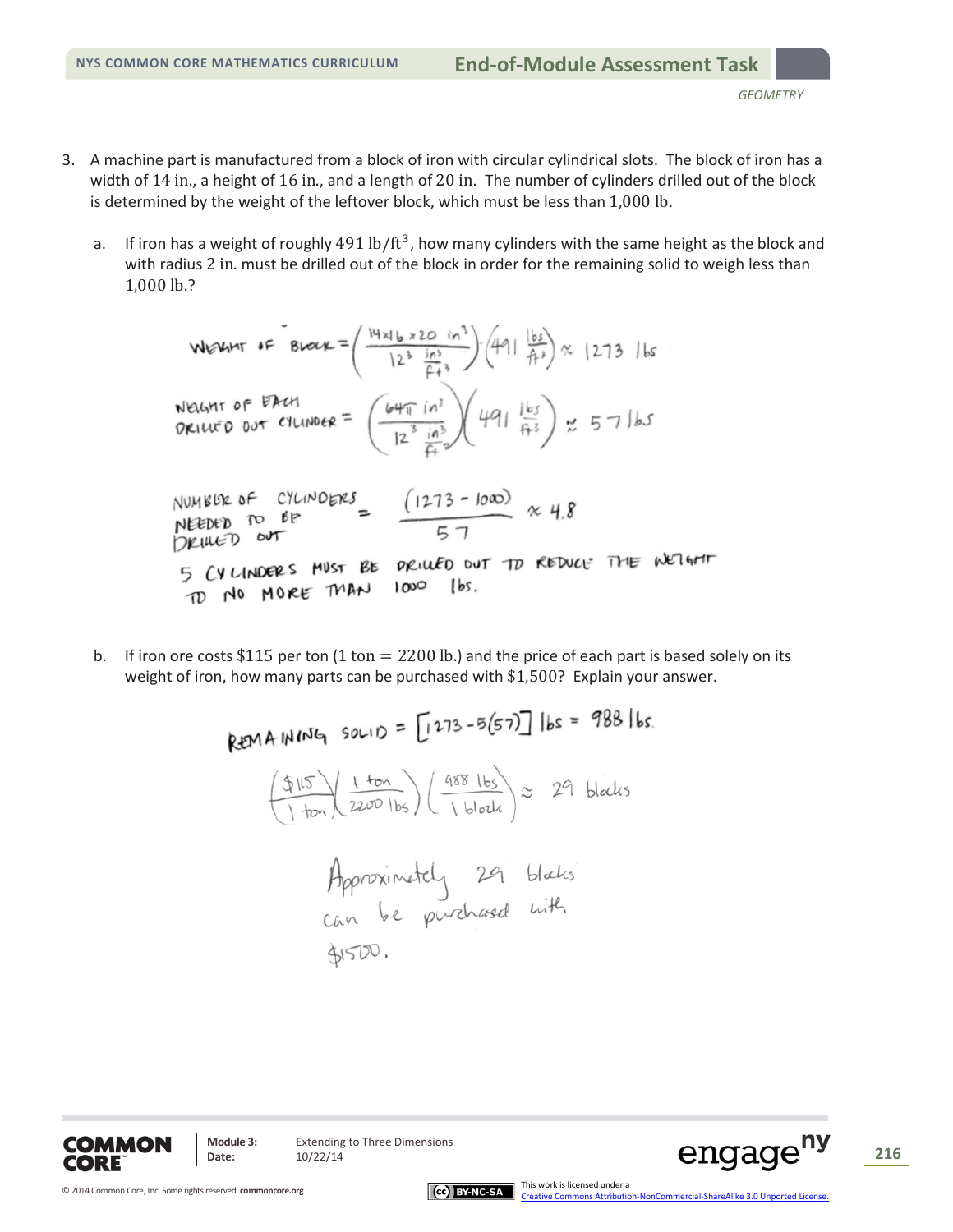*GEOMETRY*

- 4. Rice falling from an open bag piles up into a figure conical in shape with an approximate radius of 5 centimeters.
	- a. If the angle formed by the slant of the pile with the base is roughly 30˚, write an expression that represents the volume of rice in the pile.

tan 30 = 
$$
\frac{h}{5}
$$
  
\n5 tan 30 = h  
\nVolume =  $\frac{\pi 5^{2} (5 \tan 30)}{3}$   
\n=  $\frac{125 \pi \tan 30}{3}$ 



b. If there are approximately 20 grains of rice in a cubic centimeter, approximately how many grains of rice are in the pile? Round to the nearest whole grain.

$$
\left(\frac{125 \pi \tan 30 \text{ cm}^3}{3}\right)\left(\frac{20 \text{ grains}}{1 \text{ cm}^3}\right)
$$
  
= 
$$
\left(\frac{2500 \text{ if } \tan 30}{3}\right) \text{ grains of } \text{meas}
$$
  

$$
\approx |51| \text{ grains of } \text{rite}
$$



**Module 3:** Extending to Three Dimensions<br>Date:  $10/22/14$ Module 3: Extending to Three Dimensions<br>Date: 10/22/14 12/22/14

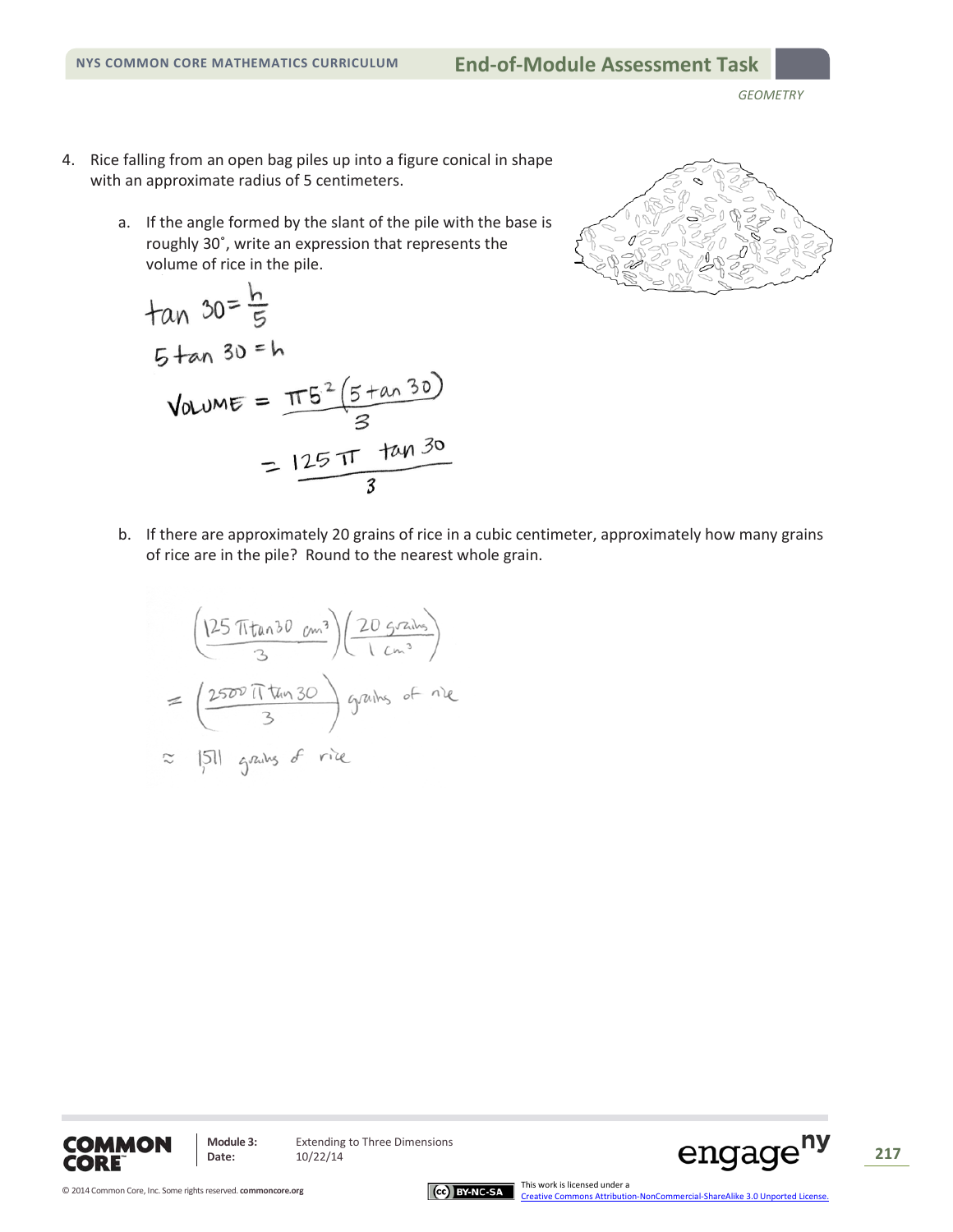5. In a solid hemisphere, a cone is removed as shown. Calculate the volume of the resulting solid. In addition to your solution, provide an explanation of the strategy you used in your solution.



Let V<sub>1</sub> be the volume of the hemisphere.  
\n
$$
V_1 = \frac{1}{2}(\frac{4}{3})\pi a^3
$$
  
\n= 486 $\pi$   
\nLet V<sub>2</sub> be the volume of the cone.  
\n $V_2 = \frac{1}{3}\pi .q^3$   
\n= 243 $\pi$   
\nThen the volume of the resatthhg solid is found by  
\n486 $\pi$  - 243 $\pi$  = 243 $\pi$ 

6. Describe the shape of the cross-section of each of the following objects.

Right circular cone:

a. Cut by a plane through the vertex and perpendicular to the base

Square pyramid:

b. Cut by a plane through the vertex and perpendicular to the base

An isosceles triangle

c. Cut by a vertical plane that is parallel to an edge of the base but not passing through the vertex

A trapezoid



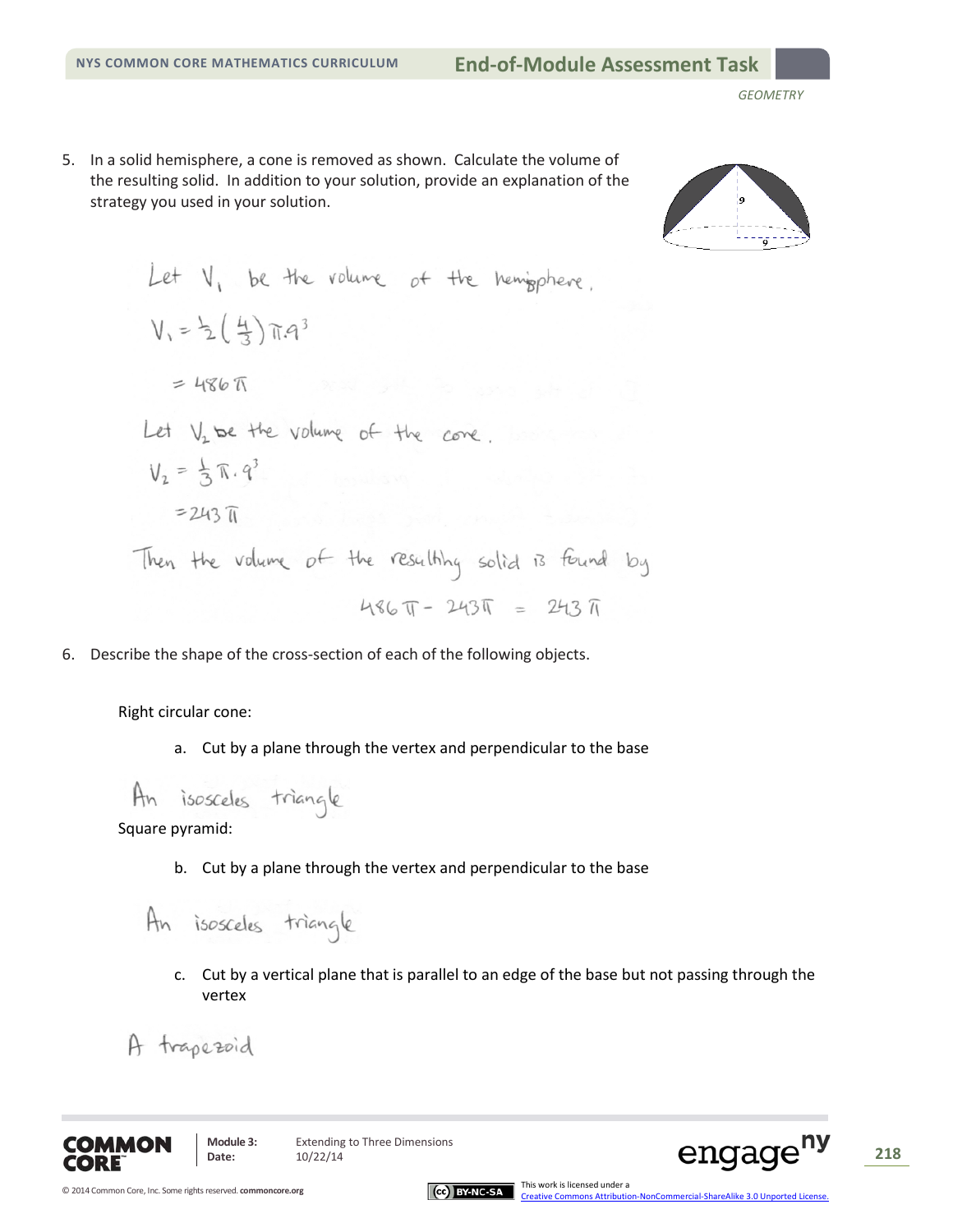Sphere with radius  $r$ :

d. Describe the radius of the circular cross-section created by a plane through the center of the sphere

The radius of the cross-section will be equal in length to the radius of the sphere.

e. Describe the radius of the circular cross-section cut by a plane that does not pass through

the center of the sphere is longer than the radius of the circular cross-section.

## Triangular Prism:

f. Cut by a plane parallel to a base

A triangle

g. Cut by a plane parallel to a face

A rectangle

7.

a.  $A$  3  $\times$  5 rectangle is revolved about one of its sides of length 5 to create a solid of revolution. Find the volume of the solid.



b. A 3-4-5 right triangle is revolved about a leg of length 4 to create a solid of revolution. Describe the solid.